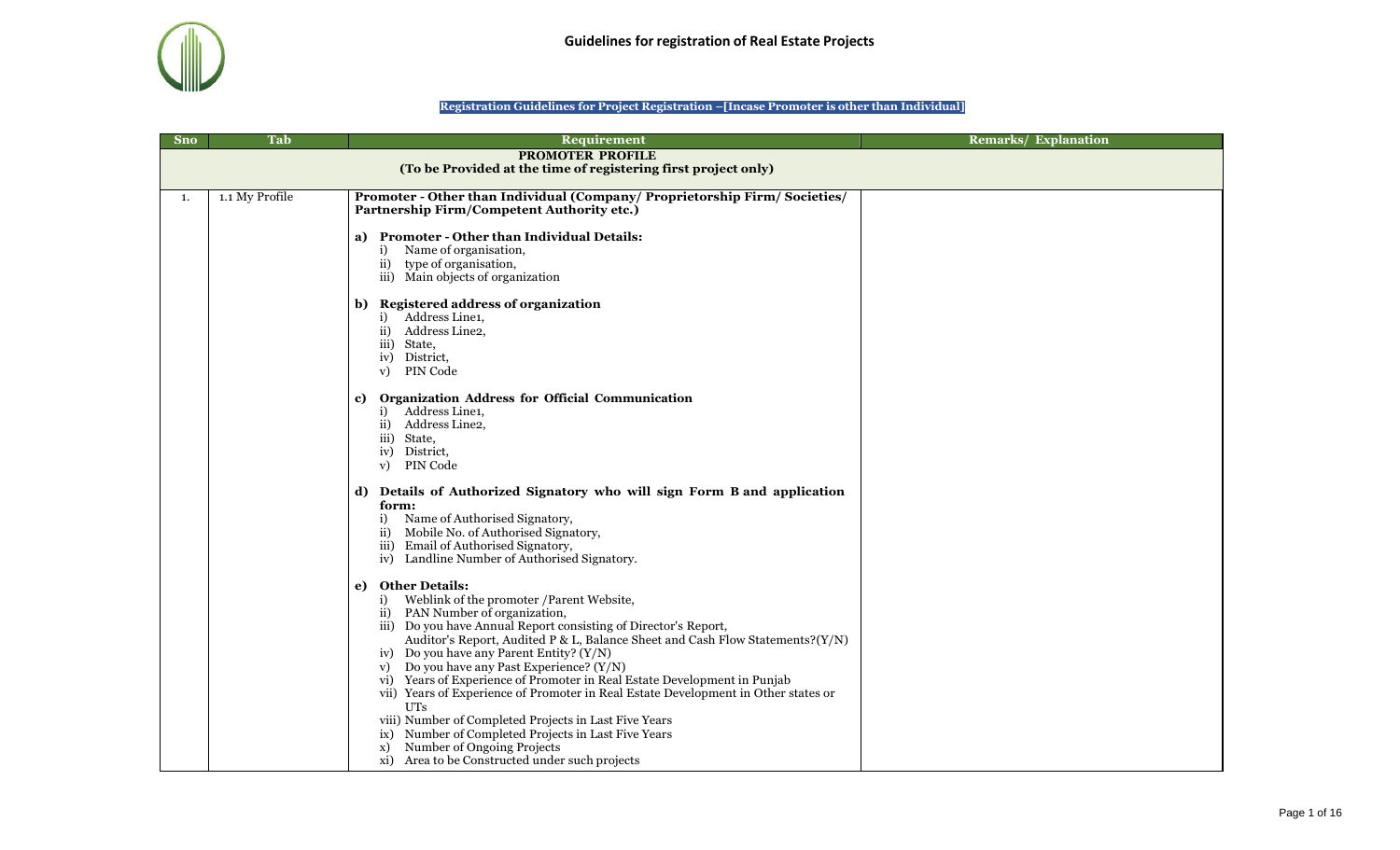

| <b>Sno</b> | <b>Tab</b>                                                                                       | Requirement                                                                                                                                                          | <b>Remarks/ Explanation</b>                                                                                                                                                    |
|------------|--------------------------------------------------------------------------------------------------|----------------------------------------------------------------------------------------------------------------------------------------------------------------------|--------------------------------------------------------------------------------------------------------------------------------------------------------------------------------|
|            | 1.2 Parent Entity(s)<br>Details                                                                  | a) Details of Parent Entity/Entities if applicable:<br>i)<br>Name,<br>ii)<br>Type of Enterprise,<br>iii) Main Objects                                                |                                                                                                                                                                                |
|            |                                                                                                  | b) Registered address<br>i) Address Line1,<br>Address Line2,<br>ii)<br>iii) District,<br>iv) State,<br>Address PIN,<br>$\mathbf{v})$                                 |                                                                                                                                                                                |
|            |                                                                                                  | c) Number of years of experience of the parent entity in real estate<br>development:<br>Number of Years (in Punjab)<br>i)<br>ii) Number of Years (in UT/Other state) |                                                                                                                                                                                |
|            | 1.3 Organisation<br>Member details                                                               | Chairman, Partner, Director or other Authorized Signatory Details<br>a) Organization Member Details:<br>Name of Member,<br>i)<br>ii) Designation                     | Please enter separate email ids and mobile<br>$\bullet$<br>numbers for Chairman, Partner, Director or other<br><b>Authorized Signatory</b>                                     |
|            |                                                                                                  | b) Address for Communication<br>i) Address Line1,<br>Address Line2,<br>$\mathbf{ii}$<br>iii) District,<br>iv) State,<br>PIN Code,<br>$\mathbf{v})$                   |                                                                                                                                                                                |
|            |                                                                                                  | <b>Other Details:</b><br>c)<br>PAN no., Aadhar No.,<br>i)<br>Mobile No., Landline Number,<br>$\mathbf{ii}$<br>iii) Email Address                                     |                                                                                                                                                                                |
|            | 1.4 Promoter's Track<br>Record - Details &<br>Profile $-$<br>Completed &<br>On-Going<br>Projects | d) Upload Photograph of the Member/ Director/Chairman<br>Details and Profile of On-Going and Completed Projects in Past Five Years .<br>orsince Inception            | The provided details should be as per the official<br>documents. In case there are any changes the<br>promoter must provide the supporting documents<br>to justify the change. |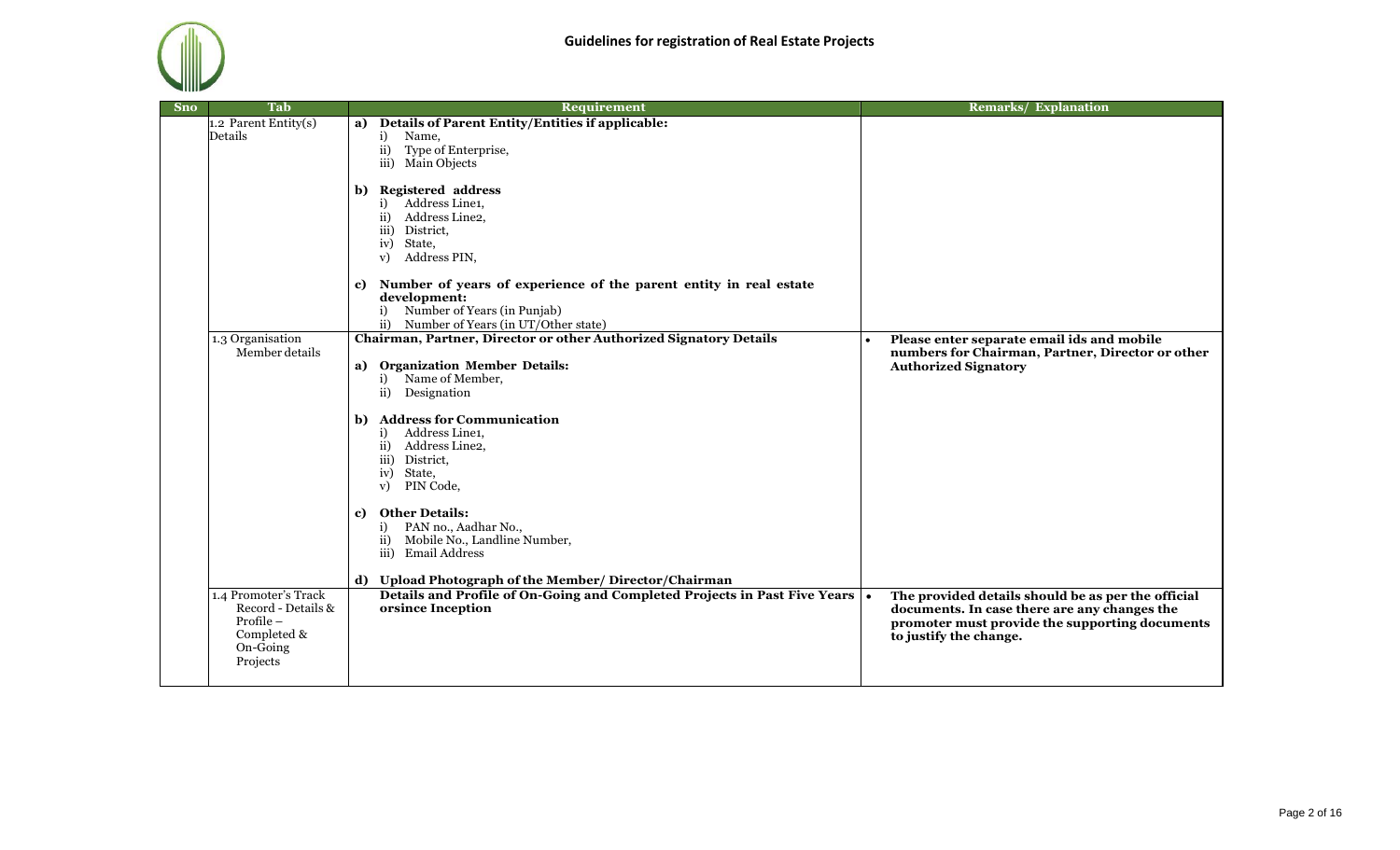

| <b>Sno</b> | Tab                              | <b>Requirement</b>                                                                                                                                                                                                                                                                                                                                                                                                                                                                                                                                     | <b>Remarks/ Explanation</b>                                                                                                                                                                                                                                                                              |
|------------|----------------------------------|--------------------------------------------------------------------------------------------------------------------------------------------------------------------------------------------------------------------------------------------------------------------------------------------------------------------------------------------------------------------------------------------------------------------------------------------------------------------------------------------------------------------------------------------------------|----------------------------------------------------------------------------------------------------------------------------------------------------------------------------------------------------------------------------------------------------------------------------------------------------------|
|            |                                  | a) Project Profile:<br>Project Name,<br>i)<br>ii) Project Status (On-going, Complete),<br>iii) Project Type (Residential, Commercial, Industrial, Mixed Development),<br>iv) Type of Land of the Project (Promoter Owned, Leased, Joint Development),<br>Area Constructed under the Project (Sqmtr)<br>V)<br><b>Other Details:</b><br>b)<br>Project Start Date,<br>i)<br>ii) Proposed Date of Completion,<br>iii) Actual Date of Completion,<br>iv) Any Litigation Related to Project (Yes/No)?<br>Any Payment Pending Related to Land (Yes/No)?<br>V) |                                                                                                                                                                                                                                                                                                          |
|            | 1.5 Promoter's Track             | Detail of Promoter Litigation related to Project (If Any)                                                                                                                                                                                                                                                                                                                                                                                                                                                                                              |                                                                                                                                                                                                                                                                                                          |
|            | Record -Litigations<br>If Any    | a) Select Option:<br>i) Select Project Name<br>b) Promoter's Project related Litigation Details:<br>Case Title, Case Number,<br>i)                                                                                                                                                                                                                                                                                                                                                                                                                     |                                                                                                                                                                                                                                                                                                          |
|            |                                  | $\mathbf{ii}$<br>Authority Forum Name where Case is Pending/Resolved                                                                                                                                                                                                                                                                                                                                                                                                                                                                                   |                                                                                                                                                                                                                                                                                                          |
|            | 1.6 Documents Upload             | <b>Promoter Document Details:</b><br>a)<br>i) Document Name<br>Annual Report,<br>$\bullet$<br>Auditors Report,<br>Company Registration Certificate/Partnership Deed/Sole Proprietorship<br>Firm<br>Directors Report,<br>PAN Card (Organization),<br>In case of company copy of MOA & AOA of the Company<br>Document Reference Number,<br>$\overline{11}$ )<br>Date of Document Upload,<br>$\overline{iii}$<br>iv) Remarks, If Any                                                                                                                      | Please refer to the section on List of documents to<br>$\bullet$<br>beuploaded as part of the Promoter Profile                                                                                                                                                                                           |
|            | 1.7 Profile - Review/<br>Confirm | <b>Promoter's Profile</b><br>a)<br>b) Member(s) Detail<br><b>Track Record of the Promoter</b><br>c)<br>d) Litigation Detail                                                                                                                                                                                                                                                                                                                                                                                                                            | This is the last step to be followed after filling in<br>$\bullet$<br>the application and uploading the documents<br>related to the promoter's profile. Any changes<br>after this step can bemade after the application is<br>sent back to promoter by the authority after<br>unlocking relevant fields. |
|            |                                  | e) Document(s) Detail                                                                                                                                                                                                                                                                                                                                                                                                                                                                                                                                  |                                                                                                                                                                                                                                                                                                          |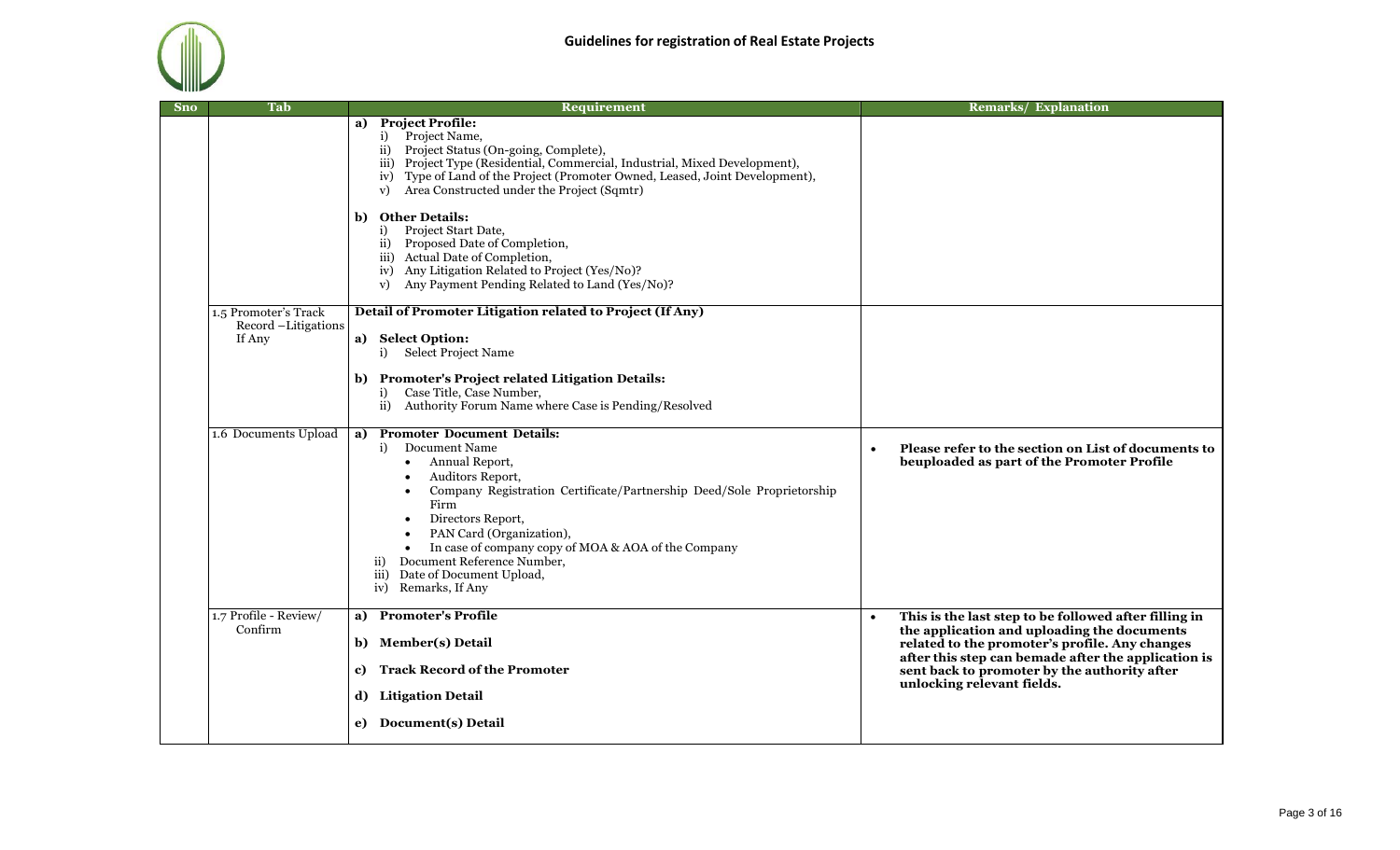

| <b>Sno</b> | Tab                                                                              | Requirement                                                                                                                                                                                                                                                                                                                                                                                                                                                                                                                                                      | <b>Remarks/ Explanation</b>                                                                                                                                                                                                                                                                                                                                                                                 |
|------------|----------------------------------------------------------------------------------|------------------------------------------------------------------------------------------------------------------------------------------------------------------------------------------------------------------------------------------------------------------------------------------------------------------------------------------------------------------------------------------------------------------------------------------------------------------------------------------------------------------------------------------------------------------|-------------------------------------------------------------------------------------------------------------------------------------------------------------------------------------------------------------------------------------------------------------------------------------------------------------------------------------------------------------------------------------------------------------|
|            |                                                                                  | <b>PROJECT DETAILS</b>                                                                                                                                                                                                                                                                                                                                                                                                                                                                                                                                           |                                                                                                                                                                                                                                                                                                                                                                                                             |
| 2.         | 2.1 Add Project<br>(Details of the project<br>being applied for<br>registration) | <b>Project(s) Details</b><br>a) Select Option:<br>Existing PB-RERA Project (Select in case of offline registered projects),<br>i)<br>$\mathbf{ii}$<br>New Project                                                                                                                                                                                                                                                                                                                                                                                                |                                                                                                                                                                                                                                                                                                                                                                                                             |
|            |                                                                                  | <b>Project Registration Details:</b><br>$\mathbf{b}$<br>Existing Punjab RERA Number (to be filled in case of offline registered projects)<br>i)<br>ii) Project Name<br>iii) Project Amenities (A note explaining the salient features of the proposed project<br>including access to the project, design for electric supply including street lighting,<br>water supply arrangements and site for disposal and treatment of storm and<br>drainage water, any other facilities and amenities or public health services<br>proposed to be provided in the project) |                                                                                                                                                                                                                                                                                                                                                                                                             |
|            |                                                                                  | Specification Details of Proposed Project as per the Brochure/<br>c)<br>Prospectus:<br>Structure,<br>i)<br>ii) Flooring,<br>iii) Wall Finishing,<br>iv) Sanitary Fittings, Electrical Fittings, Kitchen, Others If Any (Yes/No): (Others:<br>Name, Others: Details)                                                                                                                                                                                                                                                                                              | The documents being uploaded should match the<br>details mentioned in the brochure/ prospectus of the<br>project. (Only in case of Building/Tower Development<br>projects)                                                                                                                                                                                                                                  |
|            |                                                                                  | Type of Project (Check relevant components of the Project for which<br>d)<br>registration is required):<br>Commercial<br>i)<br>Building/Tower Development,<br>$\bullet$<br>Plotted Development<br>$\bullet$<br>Residential<br>ii)<br>Building/Tower Development,<br>$\bullet$<br>Plotted Development<br>$\bullet$<br>iii) Industrial<br>Building/Tower Development,<br>Plotted Development                                                                                                                                                                       |                                                                                                                                                                                                                                                                                                                                                                                                             |
|            |                                                                                  | <b>Project Status Details:</b><br>e)<br>i) Project Status,<br>ii) Project Cost (in rupees),<br>iii) Project Start Date (as per the License to develop colony)<br>iv) Original Date of Project Completion (as per project Brochure)<br>Proposed Date of Project Completion as specified in Form B.<br>V)                                                                                                                                                                                                                                                          | a) Cost of project should be as per CA certificate and<br>must be in Rupees only.<br>b) The project start date shall be assumed to be the<br>date when the commencement certificate or license<br>to develop colony or regularization certificate is<br>issued or date when the TP Scheme in respect of the<br>project is notified.<br>The proposed completion date should be exactly as<br>per the Form B. |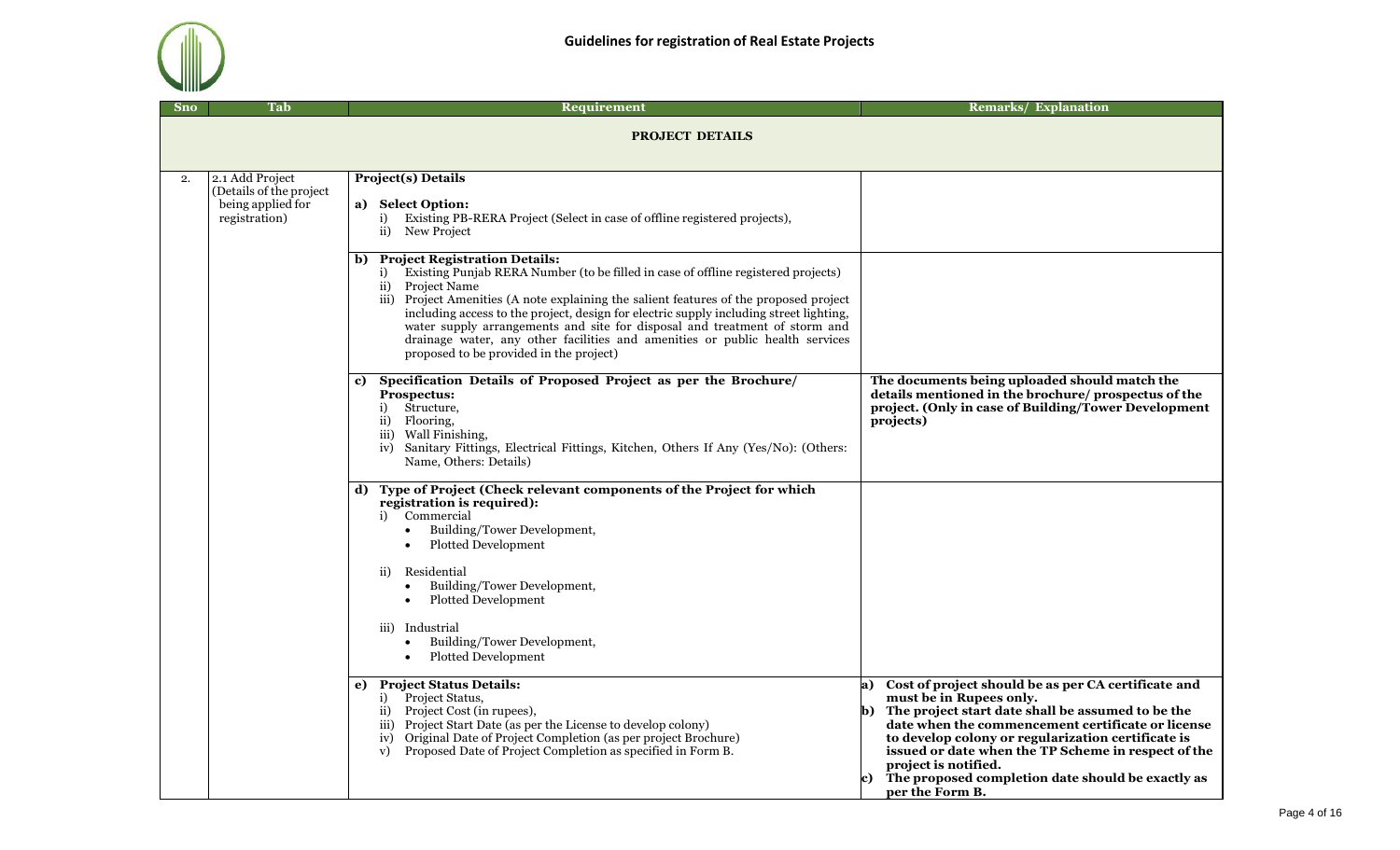

| <b>Sno</b> | <b>Tab</b>               | <b>Requirement</b>                                                                                                                                                                                                                                                                                                                                                                     | <b>Remarks/ Explanation</b>                                                                                                                                                                                                                                   |
|------------|--------------------------|----------------------------------------------------------------------------------------------------------------------------------------------------------------------------------------------------------------------------------------------------------------------------------------------------------------------------------------------------------------------------------------|---------------------------------------------------------------------------------------------------------------------------------------------------------------------------------------------------------------------------------------------------------------|
|            |                          | <b>Project Address Details:</b><br>Address Line1,<br>i)<br>Address Line2,<br>$\rm ii)$<br>State,<br>iii)<br>District,<br>iv)<br>Sub Division,<br>V)<br>Address PIN,<br>vi)<br>vii) Project Potential Zone,<br>viii) Project Website Web Link. (not mandatory)                                                                                                                          | The address mentioned should be as per the address on<br>the layout plan/approvals.                                                                                                                                                                           |
|            |                          | g) Contact Person/person for Communication with regards to Project<br>i) Authorized Person<br>First Name,<br>Middle Name,<br>Last Name,<br>ii) Address<br>Address Line 1,<br>Address Line 2,<br>State,<br>District.<br>PIN Code,<br>iii) Authorized Person Email,<br>Authorized Person Mobile Phone<br>iv)                                                                             | Please provide details of senior member of managerial<br>team. Along with the copy of authority letter in favor of<br>the person, in case the authorized person is other than<br>the promoter (Details of the consultant or advocate will<br>not be accepted) |
|            |                          | b) Other Details:<br>Is the proforma for Agreement of Sale as per prescribed format of the RERA Act,<br>i)<br>2016 and Rules Amended (2020) Form "Q"? (Yes/No),<br>ii) Is Project falls under Mega Project category? (Yes/No),<br>iii) Is any pending litigation(s) related to the Project? (Yes/No),<br>iv) Is any regularization certificate issued related to the Project? (Yes/No) |                                                                                                                                                                                                                                                               |
|            | 2.2 Project Land Details | Select Project (Select the project from the list in the dropdown for which you<br>wish to add the land details. Projects already added shall appear in this list)<br>a) Project Land Details:<br>Total Area of Land Proposed to be developed (in sqrmtrs)<br>i)                                                                                                                        | The details should be as per the latest approved layout<br>plan. (component wise)                                                                                                                                                                             |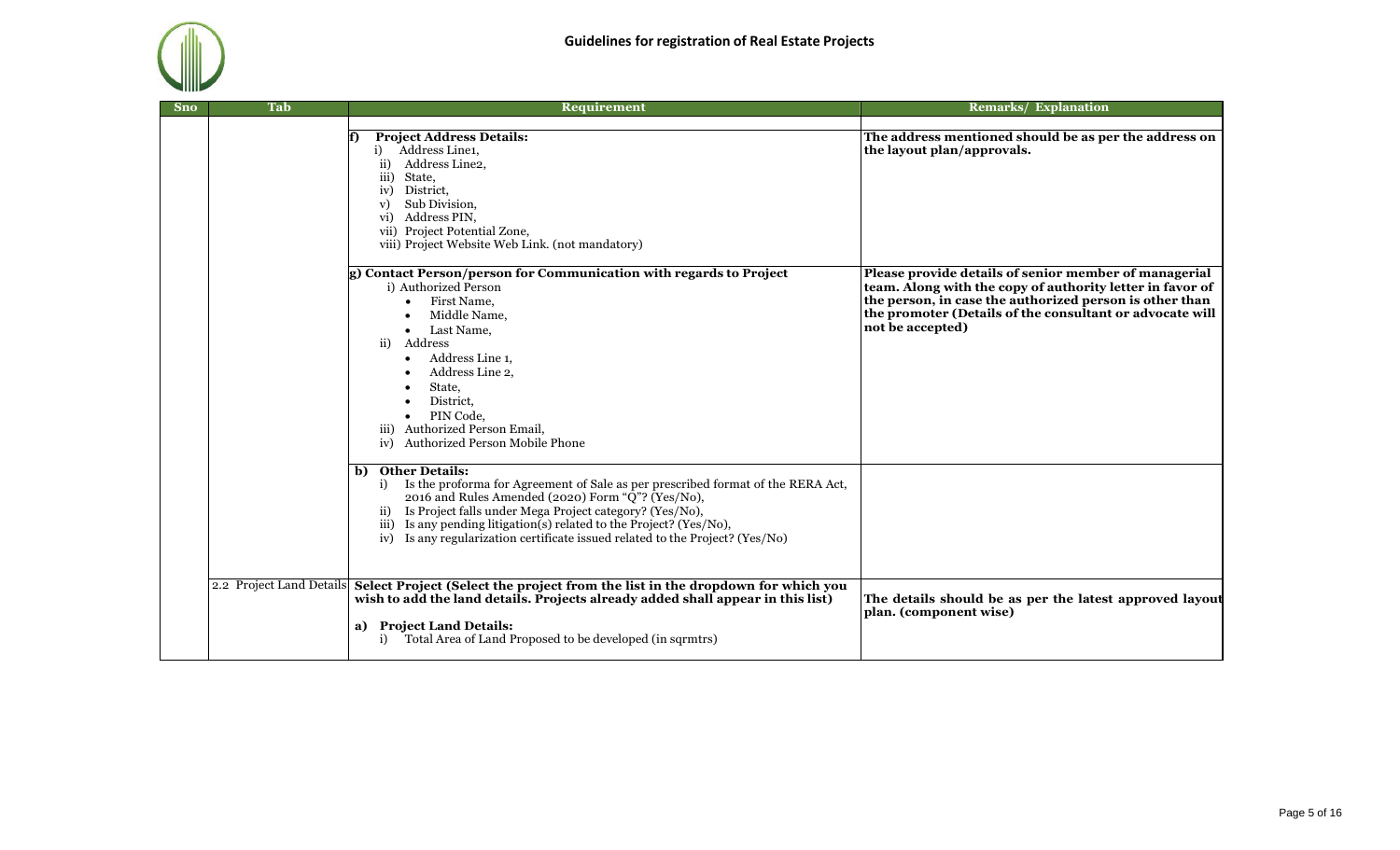

| <b>Sno</b> | Tab                      | Requirement                                                                                                                                                                                                                                                                                                                                                                                                                                                                                                                                                                                                                                                                                                            | <b>Remarks/ Explanation</b>                                                                                              |
|------------|--------------------------|------------------------------------------------------------------------------------------------------------------------------------------------------------------------------------------------------------------------------------------------------------------------------------------------------------------------------------------------------------------------------------------------------------------------------------------------------------------------------------------------------------------------------------------------------------------------------------------------------------------------------------------------------------------------------------------------------------------------|--------------------------------------------------------------------------------------------------------------------------|
|            |                          | b) Area of Land Under various components (in sqrmtrs only) (Please fill<br>asapplicable; and write nil against other items):<br>Area under group housing development excluding common areas and amenities,<br>ii) Area under residential plotted development excluding common areas and<br>amenities,<br>iii) Area under commercial development excluding common areas and amenities,<br>Area under industrial development excluding common areas and amenities,<br>iv) Area under institution, club, school and reserved area development excluding<br>common areas and amenities,<br>Area under EWS development excluding common areas and amenities<br>vi) Area under common amenities servicing the entire project | The details should be as per the latest approved layout<br>plan. (component wise)                                        |
|            |                          | Area of Land (Ownership Status Wise) Proposed to be Developed Under<br>c)<br>various components (in sqrmtrs only):<br>Area of Land Owned by Promoter,<br>i)<br>ii) Area of Land Not Owned by Promoter                                                                                                                                                                                                                                                                                                                                                                                                                                                                                                                  |                                                                                                                          |
|            |                          | d) Other Details:<br>Longitude of Start point of proposed project land,<br>i)<br>ii) Latitude of Start point of proposed project land,<br>iii) Longitude of End point of proposed project land,<br>iv) Latitude of End point of proposed project land,<br>v) Name of Villages,<br>vi) Is there Any Project Land Encumbrances?,<br>vii) Project Land Status<br>Owned By Promoter,<br>$\bullet$<br>Not Owned By Promoter,<br>Both (Owned or Not Owned) by Promoter                                                                                                                                                                                                                                                       |                                                                                                                          |
|            | - Land Khasra<br>Details | 2.3 Project Land Details Select Project (Select the project from the list in the dropdown for which you wish to<br>addthe land khasra details. Projects already added shall appear in this list)<br>a) Project Land - Khasra Number Details:<br>Khasra Number of Land proposed to be developed,<br>i)<br>Area of Land proposed under Khasra Number (in sqrmtrs),<br>$\overline{11}$ )<br>iii) Name of Villages under Khasra Number,<br>iv) Project Land Status<br>Owned By Promoter,<br>$\bullet$<br>Not Owned By Promoter                                                                                                                                                                                             | To upload a PDF of khasra plan containing khasra<br>numbers in the project under the head project land<br>khasra report. |
|            | 2.4 Project Litigations  | <b>Select Project</b> (Select the project from the list in the dropdown for which you wish to add<br>the project litigation details. Projects already added shall appear in this list)                                                                                                                                                                                                                                                                                                                                                                                                                                                                                                                                 |                                                                                                                          |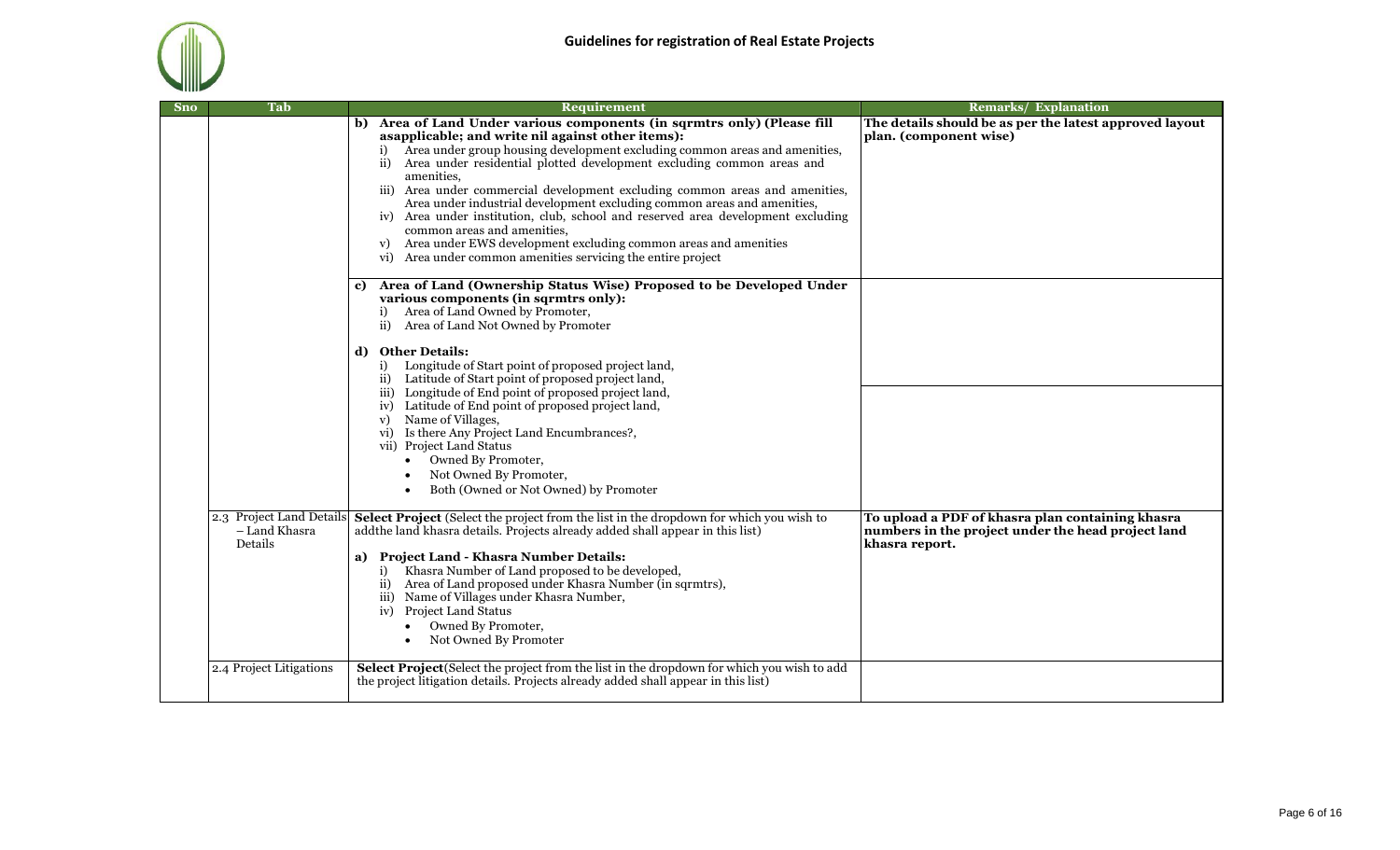

| <b>Sno</b> | Tab                                                        | <b>Requirement</b>                                                                                                                                                                                                                                                                                                                                                                                                                                                                                                                                                                                                                                                                                                                                                                                                                                                                                                                                                                                                                                                                                                                                                                                                                                                                                                                                                                                                                                                                                                                                                                                              | <b>Remarks/ Explanation</b>                                                                                                                                                                                                                                                                                                                            |
|------------|------------------------------------------------------------|-----------------------------------------------------------------------------------------------------------------------------------------------------------------------------------------------------------------------------------------------------------------------------------------------------------------------------------------------------------------------------------------------------------------------------------------------------------------------------------------------------------------------------------------------------------------------------------------------------------------------------------------------------------------------------------------------------------------------------------------------------------------------------------------------------------------------------------------------------------------------------------------------------------------------------------------------------------------------------------------------------------------------------------------------------------------------------------------------------------------------------------------------------------------------------------------------------------------------------------------------------------------------------------------------------------------------------------------------------------------------------------------------------------------------------------------------------------------------------------------------------------------------------------------------------------------------------------------------------------------|--------------------------------------------------------------------------------------------------------------------------------------------------------------------------------------------------------------------------------------------------------------------------------------------------------------------------------------------------------|
|            | 2.5 Project Approval<br>Details/NOC's                      | Select Project (Select the project from the list in the dropdown for which you wish to<br>addthe approval details. Projects already added shall appear in this list)<br>a) Project Approval Details:<br>Document Name (Select document from the Dropdown List)<br>i)<br>AAI Height NOC from Civil Aviation Department/ Airport Authority,<br>Amendments or revisions in sanctioned Layout/ Sanction/ Building Plan,<br>Application for Occupancy/Completion/Phase Completion Certificate,<br>Application for renewal of any of the NOCs.<br>$\bullet$<br>Borewell Registration certificate from Central Ground Water Authority,<br>Completion/Phase Completion certificate from Municipal/ Competent<br>$\bullet$<br>Authority,<br>Defense Clearance,<br>$\bullet$<br>Electric Substation NOC,<br>$\bullet$<br>Environment Clearance certificate / NOC,<br>$\bullet$<br>NOC from Fire Department / Chief Fire Officer,<br>NOC from Mining Department,<br>$\bullet$<br>NOC from NHAI/PWD,<br>Occupancy Certificate from Municipal / Competent Authority,<br>Pollution Clearance from Punjab Pollution Control Board,<br>Other Document,<br>Document Type (Select type from the Dropdown List)<br>$\overline{11}$ )<br>Approvals,<br>$\bullet$<br>Permissions,<br>$\bullet$<br>Clearances,<br>Modifications,<br>Amendments,<br>Revisions,<br>Legal Documents,<br>iii) Document Status (Select status from the Dropdown List)<br>Applied,<br>$\bullet$<br>To Be Applied,<br>Received, Revised,<br>iv) Date of Issue/ Application/ Receipt<br>b) Upload Document (Select the file to be uploaded from the computer) | NOC's as specified in conditions of the CLU or<br>License todevelop colony.<br>In case of regularized unauthorized colony,<br>regularization certificate of unauthorized colony<br>issued by the Competent Authority is to be uploaded                                                                                                                 |
|            | 2.7 Project Update<br>Details -<br>Construction<br>Details | Select Project (Select the project from the list in the dropdown for which you wish to<br>addthe Construction details. Projects already added shall appear in this list)<br><b>Building/Tower/Block Construction Details:</b><br>a)<br>Building/Tower/Block Name,<br>i)<br>ii) Number of Floor/Plots Proposed,<br>iii) Number of Floor/Plots Currently Sanctioned<br>b) Group Housing or Building/Tower Development:                                                                                                                                                                                                                                                                                                                                                                                                                                                                                                                                                                                                                                                                                                                                                                                                                                                                                                                                                                                                                                                                                                                                                                                            | · Building/Tower/ Block Name should be given to<br>easily categorize the different type of plots/inventory<br>based onlogical grouping which can be size of the plot<br>or so it can be identified easily.<br>• In case of built up projects it can be the name of<br>towers. The layout plan should be referred to while<br>filling in these details. |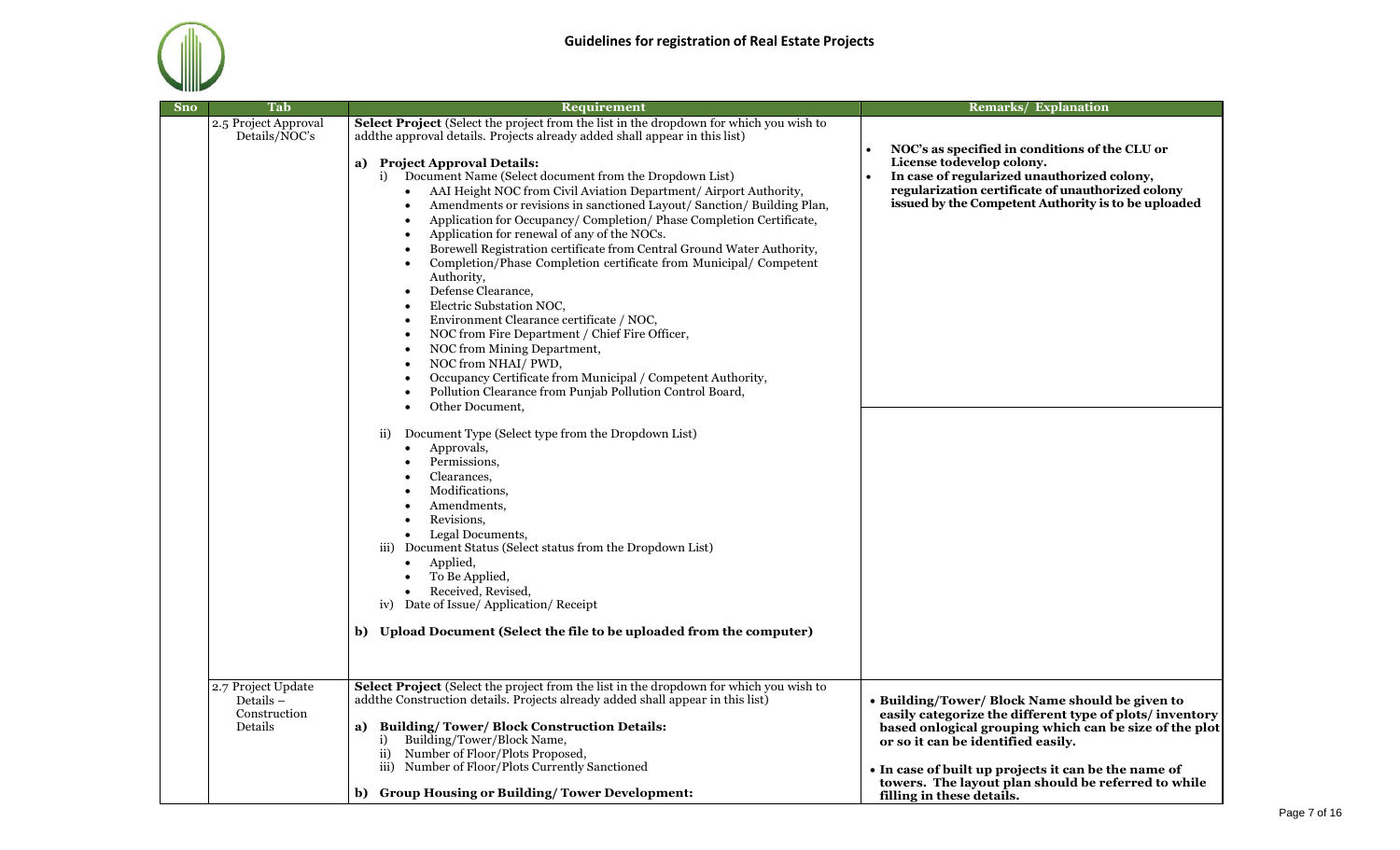

| <b>Sno</b> | Tab                                                                    | <b>Requirement</b>                                                                                                                                                                                                                                                                                                                                                                                                                                                                                                                                                                                                                                                                                                                                                                                                                                                            | <b>Remarks/ Explanation</b>                                                                                                                                                                                                                                                          |
|------------|------------------------------------------------------------------------|-------------------------------------------------------------------------------------------------------------------------------------------------------------------------------------------------------------------------------------------------------------------------------------------------------------------------------------------------------------------------------------------------------------------------------------------------------------------------------------------------------------------------------------------------------------------------------------------------------------------------------------------------------------------------------------------------------------------------------------------------------------------------------------------------------------------------------------------------------------------------------|--------------------------------------------------------------------------------------------------------------------------------------------------------------------------------------------------------------------------------------------------------------------------------------|
|            |                                                                        | Number of Floors Constructed<br>i)                                                                                                                                                                                                                                                                                                                                                                                                                                                                                                                                                                                                                                                                                                                                                                                                                                            |                                                                                                                                                                                                                                                                                      |
|            | 2.8 Project Update<br>Details - Inventory<br>Details                   | Select Project (Select the project from the list in the dropdown for which you wish to<br>add the Inventory details. Projects already added shall appear in this list)<br>a) Building/Tower/Block Inventory Details:<br>Building/Tower/Block Name (Dropdown list of Towers i.e Towers - A, Towers -<br>i)<br>$B$ ).<br>Type of Apartment/Shop/Plot,<br>$\mathbf{ii}$<br>iii) Carpet Area of Apartment/ Shop/ Plot (in sqrmtrs),<br>iv) Exclusive Open Terrace Area (in sqrmtrs),<br>Area of the Exclusive Balcony or Verandah (in sqrmtrs),<br>V)<br>vi) Total Number of Apartment/Shop/Plot,<br>vii) Number of Apartment/Shop/Plot already sold                                                                                                                                                                                                                              | • Building /Tower name is auto picked in the list as<br>perthe information provided in the Construction<br>details.<br>• Refer to layout plan in case of plotted development<br>andbuilding plans for Tower Development projects<br>Carpet area should match with the building plan. |
|            | 2.9 Project Update<br>Details - Internal<br><b>Facilities Details</b>  | Select Project (Select the project from the list in the dropdown for which you wish to<br>add the Internal facilities details. Projects already added shall appear in this list)<br>a) Internal Infrastructure and Facilities Name:<br>Internal Infrastructure Facilities Name (Click whichever option is applicable)<br>i)<br>Fire Fighting,<br>$\bullet$<br>Drinking Water,<br><b>Emergency Evacuation,</b><br>Use for Renewable Energy,<br>Rain Water Harvesting,<br>Street Lighting,<br>Hospitals,<br>Gym (Gymnasium),<br>Club House,<br>Swimming pool,<br>Park,<br>Religious Places,<br>Schools,<br>Other<br>$\bullet$<br>b) Internal Infrastructure and Facilities Details:<br>Internal Infrastructure Facilities Details, (Any relevant details to the item<br>i)<br>selected above)<br>Work Progress % Percentage (percentage of the work completed)<br>$\mathbf{ii}$ |                                                                                                                                                                                                                                                                                      |
|            | 2.10 Project Update<br>Details - External<br><b>Facilities Details</b> | Select Project (Select the project from the list in the dropdown for which you wish to<br>add the External Facilities details. Projects already added shall appear in this list)<br>a) External Infrastructure and Facilities Name:<br>External Infrastructure Facilities Name (To be selected from the given list)<br>i)<br>External Roads and Road System Landscaping,                                                                                                                                                                                                                                                                                                                                                                                                                                                                                                      |                                                                                                                                                                                                                                                                                      |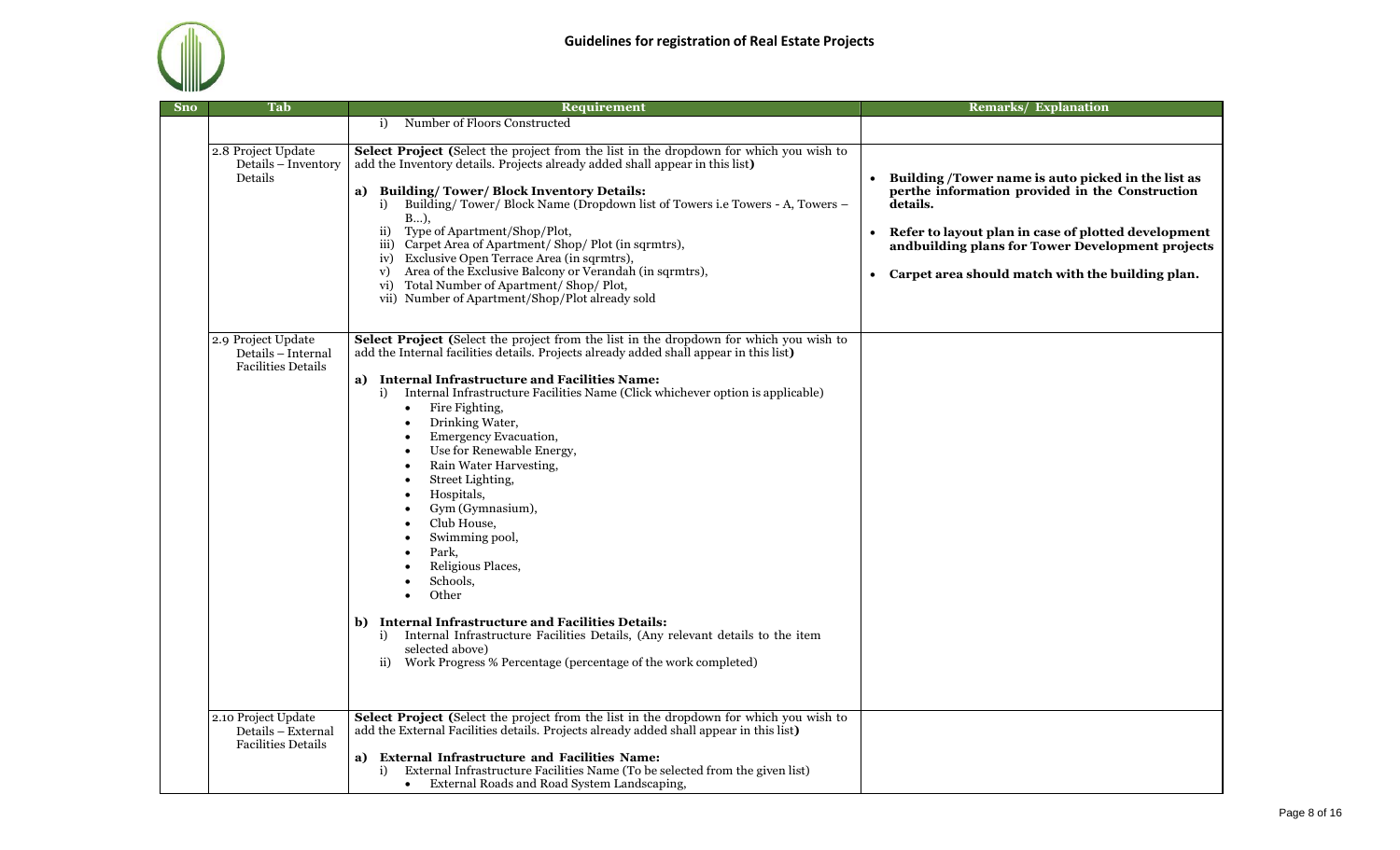

| <b>Sno</b> | Tab                                                       | Requirement                                                                                                                                                                                                                                                                                                                                                                                                                      | <b>Remarks/ Explanation</b>                                                        |
|------------|-----------------------------------------------------------|----------------------------------------------------------------------------------------------------------------------------------------------------------------------------------------------------------------------------------------------------------------------------------------------------------------------------------------------------------------------------------------------------------------------------------|------------------------------------------------------------------------------------|
|            |                                                           | Water Supply System,<br>$\bullet$<br>Sewerage and Drainage System,<br>Electricity Supply Transformer and Sub Station,<br>Solid Waste Management and Disposal,<br>Other                                                                                                                                                                                                                                                           |                                                                                    |
|            |                                                           | <b>External Infrastructure and Facilities Details:</b><br>b)<br>External Infrastructure Facilities Type (Select from the options in the list)<br>i)<br>Self-Development,<br>$\bullet$<br>External Development Work (External Agency/ Local Authority Name),<br>$\bullet$<br>Work Progress % Percentage, (percentage of the work completed)<br>$\overline{ii}$<br>iii) External Infrastructure Facilities Details                 |                                                                                    |
|            | 2.11 Project Update<br>Details – Parking<br>Details       | Select Project (Select the project from the list in the dropdown for which you wish to<br>add the parking details. Projects already added shall appear in this list)<br>a) Parking Details:                                                                                                                                                                                                                                      | Provide number of parking spaces, in case of<br><b>Building/Tower Development.</b> |
|            |                                                           | Type of Parking (Select from the list below)<br>i)<br>Garages,<br>$\bullet$<br>Covered,<br>Open,<br>Stilt,<br>$\bullet$<br>Basement,<br>Total Area of Parking Space (in sqrMtrs), (total area being covered as per layout<br>$\mathbf{ii}$<br>plan)<br>iii) Total Number of Parking Space<br>iv) Number of Parking Space Booked or Sold                                                                                          |                                                                                    |
|            | 2.12 Project Update<br>Details - Project<br>Professionals | Select Project (Select the project from the list in the dropdown for which you wish to<br>add the project professionals. Projects already added shall appear in this list)                                                                                                                                                                                                                                                       |                                                                                    |
|            |                                                           | a) Project Professional Details:<br>i) Name of Professional,<br>ii) Associated Consultant Type<br>Real Estate Agent,<br>$\bullet$<br>Structural Engineer,<br>Contractor,<br>Architect,<br>Chartered Accountant<br>Others.<br>$\bullet$<br>iii) RERA ID/ Registration Number/ Licence number/ Membership number<br>iv) Name and Year of Establishment of Promoter,<br>Name and Profile of Key Projects Completed<br>$\mathbf{v})$ |                                                                                    |
|            |                                                           | <b>Address for Official Communication:</b><br>b)<br>Address Line 1,<br>i)<br>$\mathbf{ii}$<br>Address Line 2,                                                                                                                                                                                                                                                                                                                    |                                                                                    |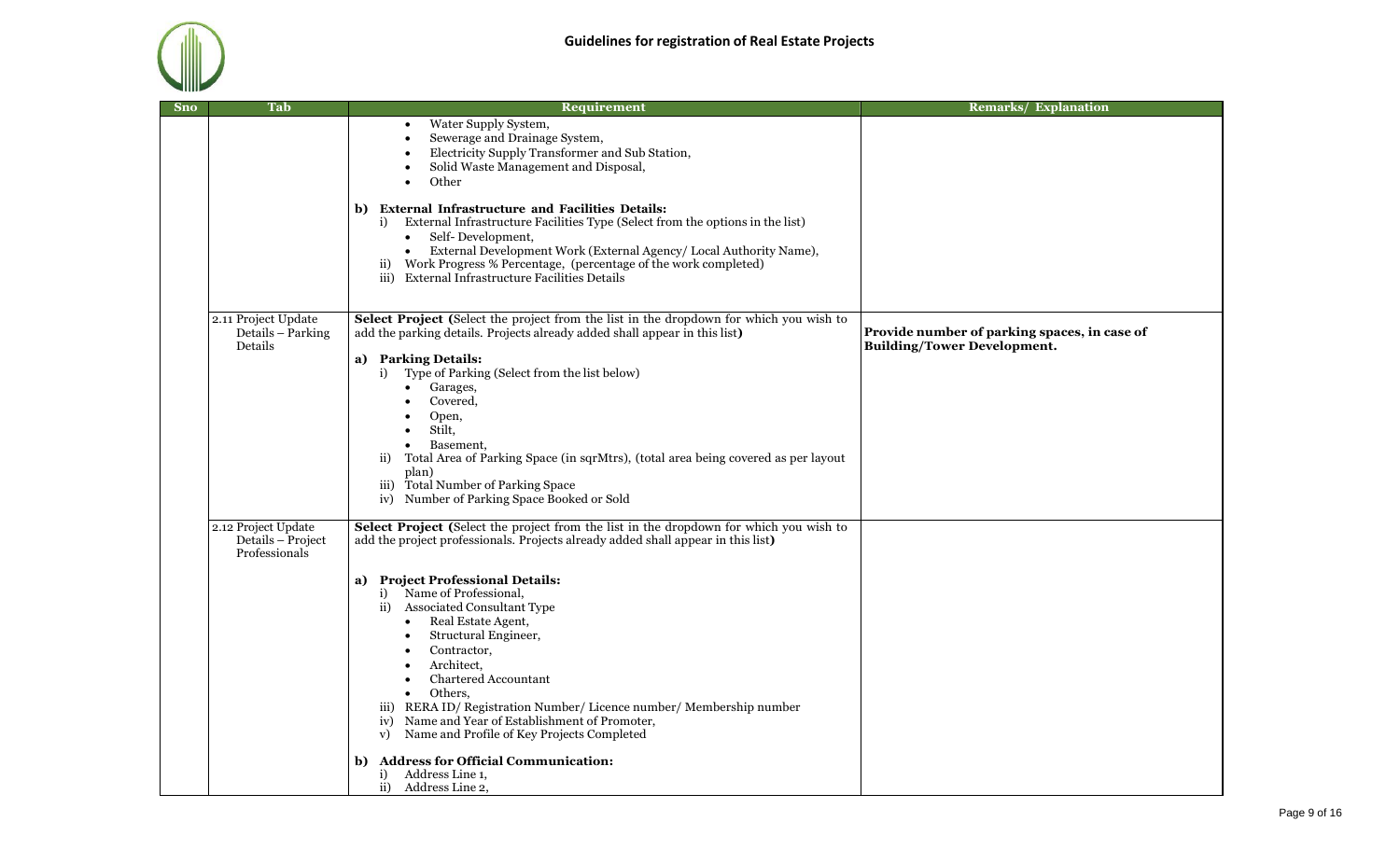| <b>Sno</b> | Tab                              | Requirement                                                                                                                                                                                                                                                                                                                                                                                                                                                                                                                                                                                                                                                                                                                                                                                                                        | <b>Remarks/ Explanation</b>                                                                                                                                                                                                                                                                                                                                                                                                                                                                                                                                                                                                              |
|------------|----------------------------------|------------------------------------------------------------------------------------------------------------------------------------------------------------------------------------------------------------------------------------------------------------------------------------------------------------------------------------------------------------------------------------------------------------------------------------------------------------------------------------------------------------------------------------------------------------------------------------------------------------------------------------------------------------------------------------------------------------------------------------------------------------------------------------------------------------------------------------|------------------------------------------------------------------------------------------------------------------------------------------------------------------------------------------------------------------------------------------------------------------------------------------------------------------------------------------------------------------------------------------------------------------------------------------------------------------------------------------------------------------------------------------------------------------------------------------------------------------------------------------|
|            | 2.13 Project Update              | iii) Select State,<br>Select District,<br>iv)<br>PIN Code<br>$\mathbf{v})$<br><b>Other Details:</b><br>c)<br>Mobile Number,<br>i)<br>Landline Number,<br>$\mathbf{ii}$<br>iii) Email Address<br>Select Project (Select the project from the list in the dropdown for which you wish to                                                                                                                                                                                                                                                                                                                                                                                                                                                                                                                                             |                                                                                                                                                                                                                                                                                                                                                                                                                                                                                                                                                                                                                                          |
|            | Details - Project<br>Photographs | add the project updates. Projects already added shall appear in this list)<br>a) Construction Status Details:<br>i) Select Option from (Dropdown list)<br>Advertisement and Brochure/ Prospectus (File Type: .PDF, File Size: 1 MB),<br>$\bullet$<br>Building/ Tower/ Block Construction (File Type: .JPG/.JPEG, File Size: 1<br>$MB$ ),<br>Internal Infrastructure and Common Areas(File Type: .JPG/.JPEG, File<br>Size: $1 \text{ MB}$ ),<br>Photograph Title,<br>$\bullet$<br>Remarks If Any<br>$\bullet$<br>b) Upload Photograph                                                                                                                                                                                                                                                                                               | To be submitted at the time of registration also and<br>must correspond to the layout plan/ building plans<br>for the part of the project being applied for<br>registration.<br>The inventory details of the project so submitted at<br>the time of registration shall be updated on<br>quarterly basis aspart of the quarterly updates.<br>For the purpose of filling in the details of<br>apartment/shop/plot already sold, provide detail of<br>the units for which the conveyance deed has<br>already been executed. The number of<br>Apartments/Plots/Shops already sold (filled at the<br>time of registration) cannot be changed. |
|            | 2.14 Special Bank<br>Account     | Bank Account Details of the Special/Separate account to be maintained in a<br>schedule bank to cover the cost of construction and the land cost to be used<br>only for that purpose as per sub- clause (D) of clause (l) of subsection (2) of<br>section (4) of Real Estate (Regulation and Development) Act, 2016.<br><b>Special Bank Account Details:</b><br>a)<br>i) Bank Name (to be selected from the drop down list)<br>Branch Name<br>$\overline{ii}$<br>iii) Bank Account Number<br>Bank IFSC Code<br>iv)<br>Account Holder Name<br>$\mathbf{v}$<br><b>Bank Address Details</b><br>vi)<br>b) Address:<br>i) Address Line 1,<br>ii) Address Line 2,<br>iii) Select State,<br>Select District.<br>iv)<br>PIN Code<br>V)<br>Upload Scan Copy of Cancelled Cheque (Photo Should be in .jpg format and<br>c)<br>lessthan 512KB) | Please ensure the information provided in the<br>$\bullet$<br>application matches with the information on<br>the cancelled cheque/ any other document<br>being uploaded.<br>Provide separate bank account for each project.<br>$\bullet$<br>Provide either copy of cancelled cheque or<br>declaration from the bank regarding special<br>bankaccount.                                                                                                                                                                                                                                                                                    |
|            | 2.15 Payment Details             | <b>Payment for Registration Fees</b><br><b>Payment Details:</b><br>a)<br>i)<br><b>Payment Type</b>                                                                                                                                                                                                                                                                                                                                                                                                                                                                                                                                                                                                                                                                                                                                 |                                                                                                                                                                                                                                                                                                                                                                                                                                                                                                                                                                                                                                          |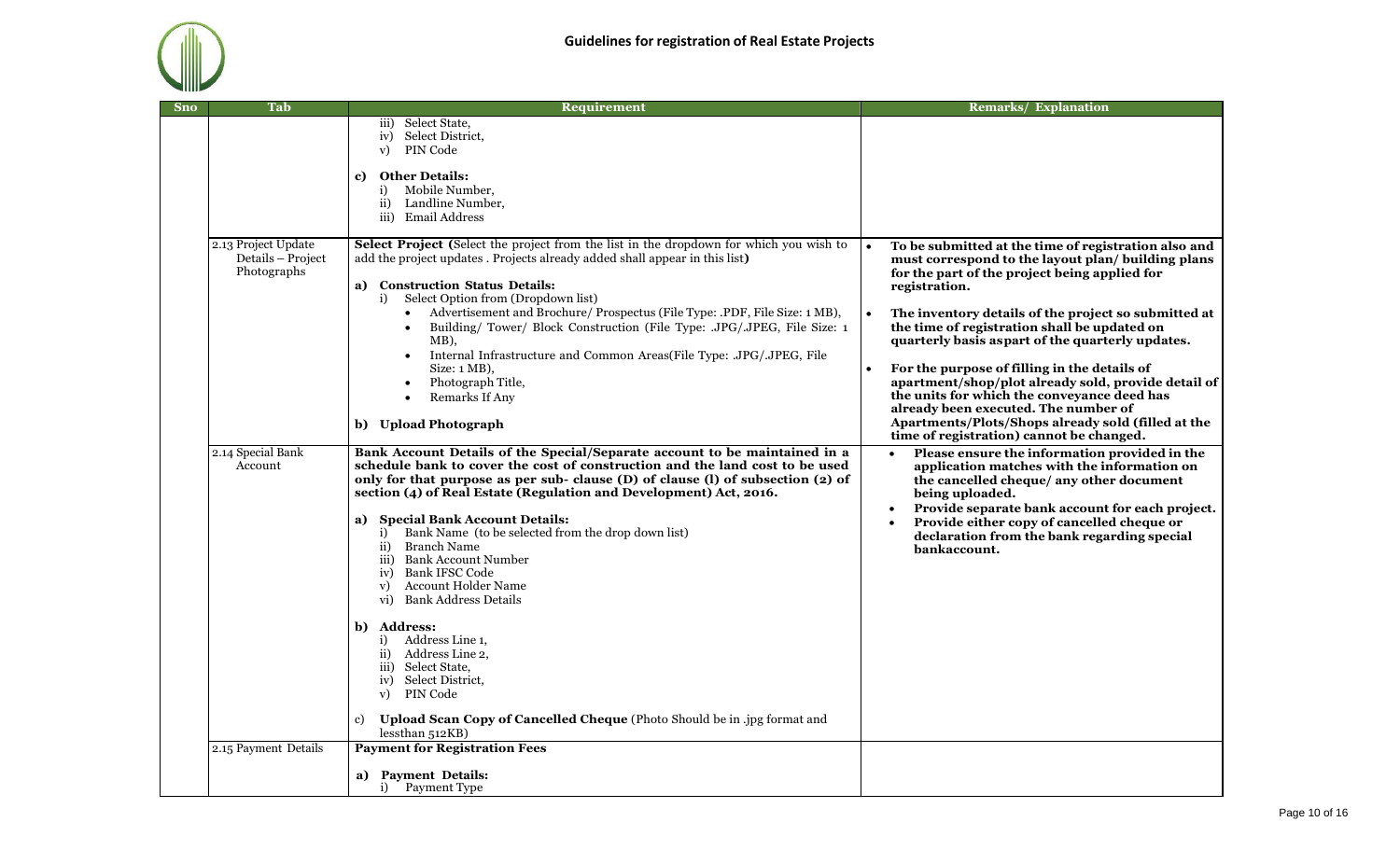

| <b>Sno</b> | Tab                                                      | Requirement                                                                                                                                                                                                                                                                                                                                                                                                                                                                                                                                                                                                                                                                                                                                                         | <b>Remarks/ Explanation</b>                                                                                                                                                                                                                                                                        |
|------------|----------------------------------------------------------|---------------------------------------------------------------------------------------------------------------------------------------------------------------------------------------------------------------------------------------------------------------------------------------------------------------------------------------------------------------------------------------------------------------------------------------------------------------------------------------------------------------------------------------------------------------------------------------------------------------------------------------------------------------------------------------------------------------------------------------------------------------------|----------------------------------------------------------------------------------------------------------------------------------------------------------------------------------------------------------------------------------------------------------------------------------------------------|
|            |                                                          | Registration Fee,<br>Late Fee,<br>Any Other Fee,<br>Payment Mode<br>$\ddot{\text{ii}}$<br>Demand Draft,<br>$\bullet$<br>Bankers Cheque,<br>Online Payment,<br>iii) Fee Amount (in rupees),<br>iv) Composite web-portal Fee (in rupees),<br>Bank Charges (in rupees),<br>$\mathbf{v})$<br>vi) Bank Name (Dropdown List of Banks),<br>vii) Branch Name,<br>viii) Branch Address,<br>ix) DD/Bankers Cheque Number,<br>Date of Payment for Registration Fees,<br>X)<br>xi) DD/Bankers Cheque Amount (in rupees)<br>b) Upload Scan copy of DD/ Bankers Cheque (Photo Should be in .jpg format and<br>less than 512KB)                                                                                                                                                    |                                                                                                                                                                                                                                                                                                    |
|            | 2.16 Project review and<br>confirm -> Project<br>Details | Select Project (Select the project from the list in the dropdown for which you wish to<br>add the land details. Projects already added shall appear in this list)<br><b>Press <submit details="" project=""> Confirm status of each item</submit></b><br>1. Project Registration<br>2. Land Details<br>3. Khasra Details<br>4. Litigation Details<br>5. Approvals Details<br>6. Special Bank Account Details<br>7. Document Details<br>8. Quarterly Update Details (Click on the label to confirm quarterly details)<br>9. Payment Details<br>Disclaimer (I Agree, the button at the bottom of the Disclaimer shall be active<br>once the status of all the sections mentioned above is complete). Click on this<br>button and your application shall be submitted. | This is the last step to be followed after filling in the<br>application and uploading of the documents relating<br>only to the project profile. Any changes after this<br>step can be made after the application is sent back<br>to promoter by the authority after unlocking<br>relevant fields. |
|            | 2.17 Project review and<br>confirm -> Project<br>Details | Select Project (Select the project from the list in the dropdown for which you wish to add<br>the land details. Projects already added shall appear in this list)<br><b>Select Year</b><br>Select Quarter (at the time of registration select registration process from the<br>dropdown list)<br>Press <submit details="" project=""> then confirm status of each item</submit>                                                                                                                                                                                                                                                                                                                                                                                     |                                                                                                                                                                                                                                                                                                    |
|            |                                                          | 1. Building/Tower/Block Construction Detail                                                                                                                                                                                                                                                                                                                                                                                                                                                                                                                                                                                                                                                                                                                         |                                                                                                                                                                                                                                                                                                    |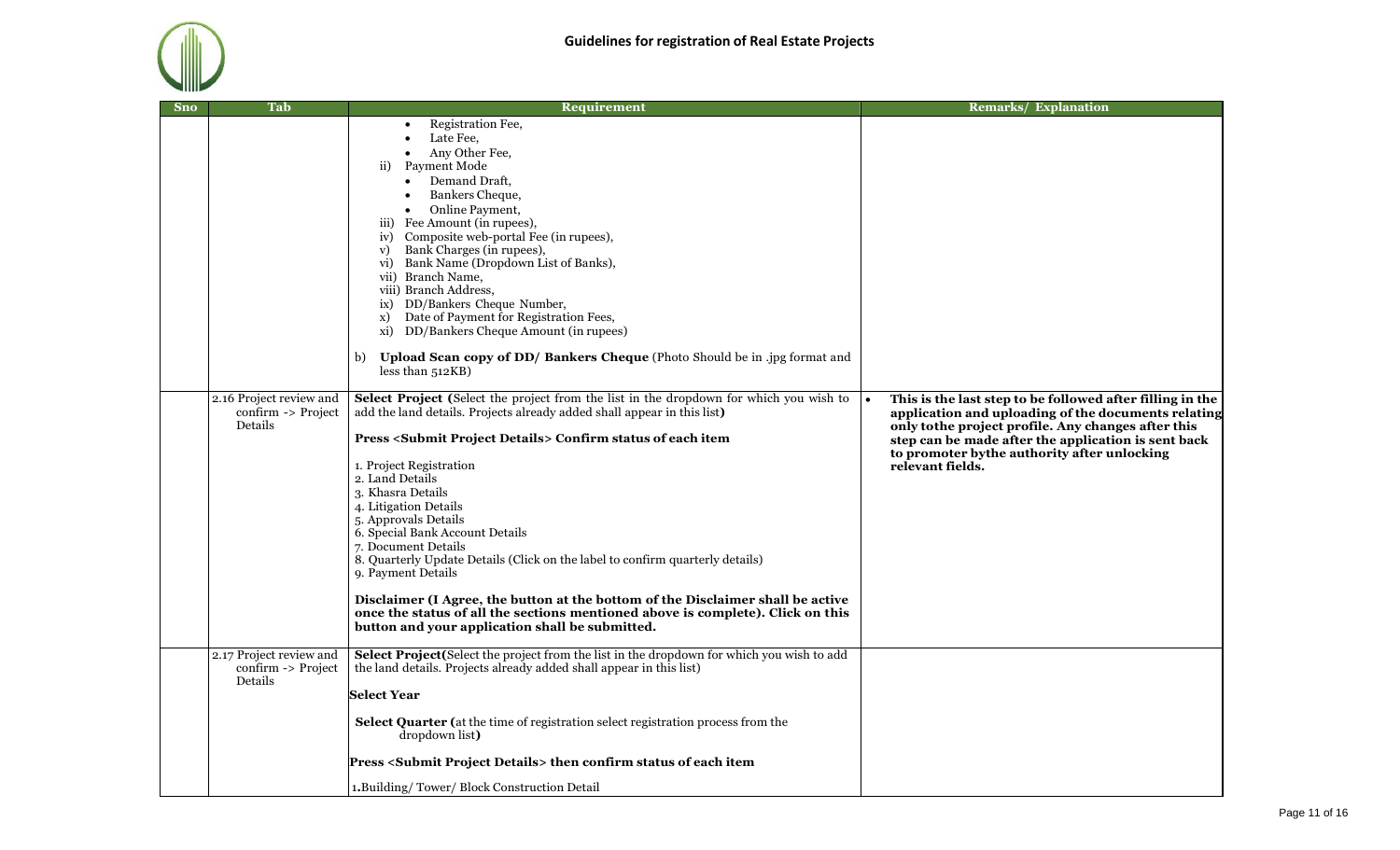

|                                                                                                                                                                                                                                            | <b>Remarks/ Explanation</b> |
|--------------------------------------------------------------------------------------------------------------------------------------------------------------------------------------------------------------------------------------------|-----------------------------|
| 2. Building/Tower/Block Inventory Detail<br>3. Internal Infrastructure and Facilities Detail<br>4. Project Parking Detail<br>5. Project Professional Detail<br>6. External Development Work Detail<br>7. Photograph of Construction Detail |                             |

|              | List of documents to be uploaded as part of the promoter profile                                                                                                                                                                                                                                                                                                                                                                                                                                                                                                                                                                                                                                                                                                                                                                                                                                                                                  |                                                                                                                                                                                                                                                                                                                                                                                                                                                               |
|--------------|---------------------------------------------------------------------------------------------------------------------------------------------------------------------------------------------------------------------------------------------------------------------------------------------------------------------------------------------------------------------------------------------------------------------------------------------------------------------------------------------------------------------------------------------------------------------------------------------------------------------------------------------------------------------------------------------------------------------------------------------------------------------------------------------------------------------------------------------------------------------------------------------------------------------------------------------------|---------------------------------------------------------------------------------------------------------------------------------------------------------------------------------------------------------------------------------------------------------------------------------------------------------------------------------------------------------------------------------------------------------------------------------------------------------------|
| $\mathbf{1}$ | a) Audited annual P&L statement for the last three financial years OR<br>Incase the enterprise has been in existence for less than 3 years, the audited annual P&L<br>statements for the years in existence,<br>b) Audited annual balance sheet for the last three financial years OR<br>Incase the enterprise has been in existence for less than 3 years, the audited annual<br>balance sheets for the years in existence.<br>c) Audited cash flow statement for the last three financial years OR<br>Incase the enterprise has been in existence for less than 3 years, the audited annual cash<br>flow statement for the years in existence.<br>d) Annual Director and Auditor's report for the last three financial years OR Incase<br>annual report not available, only auditor report is required OR In case the enterprise has<br>been inexistence for less than 3 years, the Director and auditor's report for the years<br>inexistence. | These documents are required to be submitted as required under Rule 15.<br>It is desirable that they should be submitted along with the application for<br>registration.<br>Director's report is required to be submitted in case of Public Ltd or<br>Private Ltd companies only.<br>Audited Financial reports should carry UDIN of the Chartered Accountant                                                                                                  |
| 2            | Company Registration Certificate                                                                                                                                                                                                                                                                                                                                                                                                                                                                                                                                                                                                                                                                                                                                                                                                                                                                                                                  | Certificate of Incorporation along with copy of MOA/AOA in case of Pvt<br><b>Ltdor Public Ltd Company</b><br>Copy of the Partnership Deed and certificate of registration of firm in case<br>$\bullet$<br>of partnership concern<br>Copy of the PAN card or ITR in case of an individual                                                                                                                                                                      |
| 3            | PAN Card (Organization)                                                                                                                                                                                                                                                                                                                                                                                                                                                                                                                                                                                                                                                                                                                                                                                                                                                                                                                           | PAN Card of the organization                                                                                                                                                                                                                                                                                                                                                                                                                                  |
|              | List of documents to be uploaded as part of the project documents                                                                                                                                                                                                                                                                                                                                                                                                                                                                                                                                                                                                                                                                                                                                                                                                                                                                                 |                                                                                                                                                                                                                                                                                                                                                                                                                                                               |
| $\mathbf{1}$ | <b>Project approvals</b><br>Approved Layout Plan                                                                                                                                                                                                                                                                                                                                                                                                                                                                                                                                                                                                                                                                                                                                                                                                                                                                                                  | Layout Plan of the project land, approved by the competent authority clearly<br>marking the Land Area proposed to be developed and for which RERA<br><b>Registration is sought.</b><br>The area under consent and under ownership should be highlighted clearly.<br>$\bullet$<br>If the project under consideration is a part of the mega project or any other<br>project, the project area being proposed to be registered should be clearly<br>highlighted. |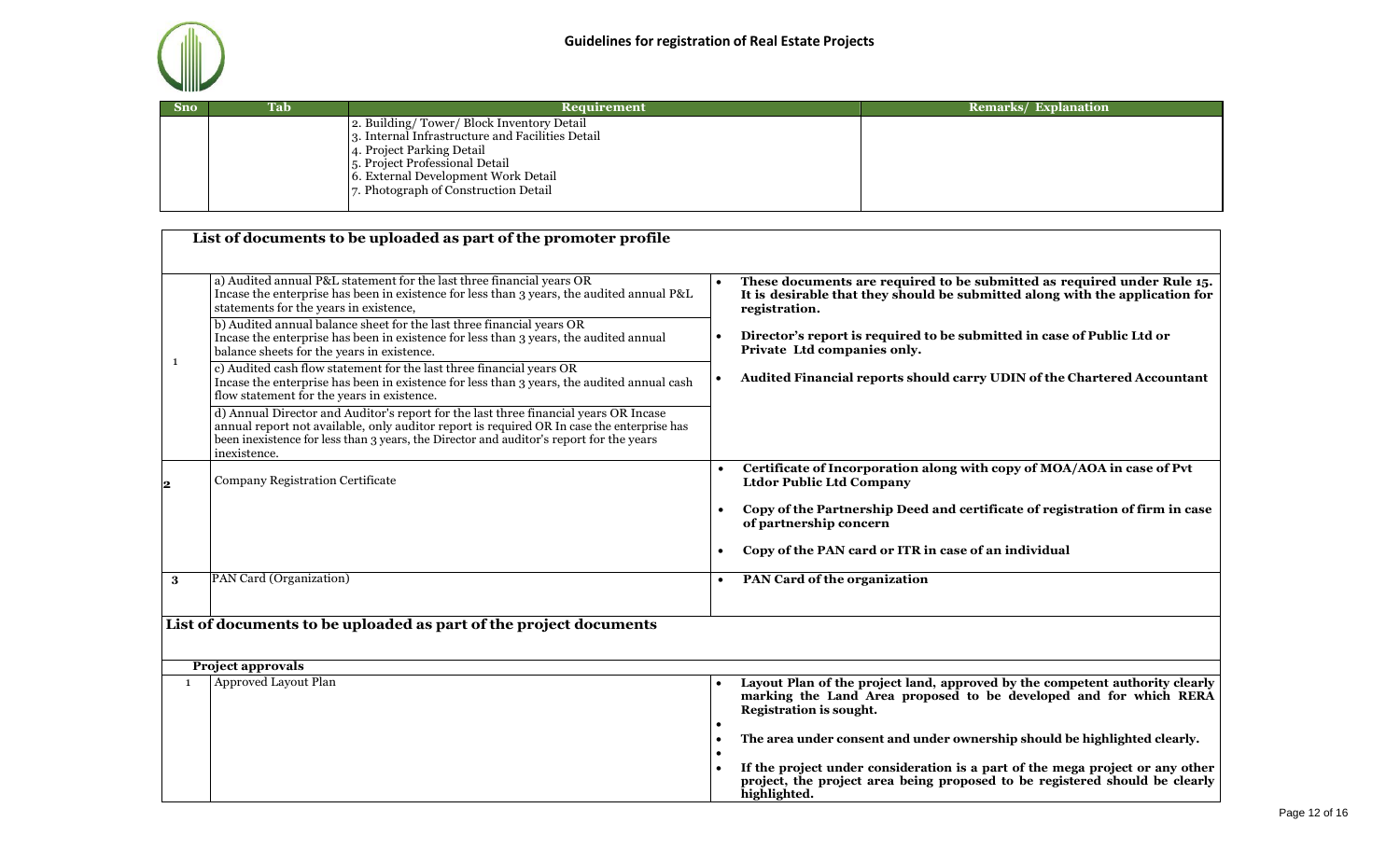|                |                                                                | Submit a clear scan of the area of the layout plan covering all inventories from<br>the approved layout plan.<br>Khasras Numbers should be superimposed on layout plan.                                                                                                                                                                                                                                                                                                                                                             |
|----------------|----------------------------------------------------------------|-------------------------------------------------------------------------------------------------------------------------------------------------------------------------------------------------------------------------------------------------------------------------------------------------------------------------------------------------------------------------------------------------------------------------------------------------------------------------------------------------------------------------------------|
| $\overline{2}$ | Approved Project Site OR Location Map                          | • Approved Site plan or site map or location map of the project showing<br>the location of the project land. Layout plan is mandatory, the site plan<br>may also be submitted in addition to the layout plan if available.                                                                                                                                                                                                                                                                                                          |
| 3              | Sanctioned Building Plan                                       | Sanctioned building plan incase of building/tower/group housing/villas<br>development. In case of plotted development, upload the layout plan.<br>In addition,<br>Submit a clear scan of the area of the building plan covering all<br>$\bullet$<br>inventory.<br>In case of self-certification scheme please submit the receipts of fee<br>deposited.                                                                                                                                                                              |
| 4              | License to develop colony or society from Competent Authority, | Valid license or Application for the renewal of License to develop colony<br>$\bullet$<br>or society from the Competent Authority.                                                                                                                                                                                                                                                                                                                                                                                                  |
|                |                                                                | In case of mega project, agreement signed between the state government<br>and promoter shall be provided which is considered as commencement<br>certificate. If expired, copy of application applied for renewal of the same<br>along with receipt of fees should be provided.                                                                                                                                                                                                                                                      |
|                |                                                                | If license to develop colony issued under PAPRA has expired, then<br>provide copy of application applied for renewal of the license along with<br>receipt of fees paid to the Competent Authority.                                                                                                                                                                                                                                                                                                                                  |
|                |                                                                | In case of unauthorized colonies, Regularization Certificate issued by the<br>Competent Authority shall be treated as the license to develop colony, and<br>is to be uploaded with all annexures. If provisional regularization<br>certificate has expired, then to provide final regularization certificate<br>issued by the Competent Authority.                                                                                                                                                                                  |
|                |                                                                | Copy of final notification printed in gazette in case of TP Scheme and in<br>case of land of Improvement Trusts                                                                                                                                                                                                                                                                                                                                                                                                                     |
| 5              | <b>CLU</b> Certificate                                         | In the case of unauthorized colonies, Regularization Certificate issued<br>by the Competent Authority shall be treated as a CLU Certificate.                                                                                                                                                                                                                                                                                                                                                                                        |
| 6              | Copy of Registration as Promoter                               | Govt. entities are exempted. In case of sites allotted by GMADA, GLADA,<br>ADA, JDA, etc. in open auction or otherwise, Promoter registration is<br>exempted as the PAPRA is not applicable in such cases.                                                                                                                                                                                                                                                                                                                          |
|                |                                                                | In case of unauthorized colonies, Regularization Certificate issued by the<br>Competent Authority shall be treated as a Promoter Registration if the<br>regularization certificate is issued in the name of the Promoter. In<br>case the regularization certificate issued is not in the name of the<br>promoter applying for registration of the project, then the promoter will<br>be required to submit copy of Promoter Registration Certificate.<br>The certificate of registration as promoter is required to be submitted by |
|                |                                                                | the promoter in cases where area of the project for which registration is                                                                                                                                                                                                                                                                                                                                                                                                                                                           |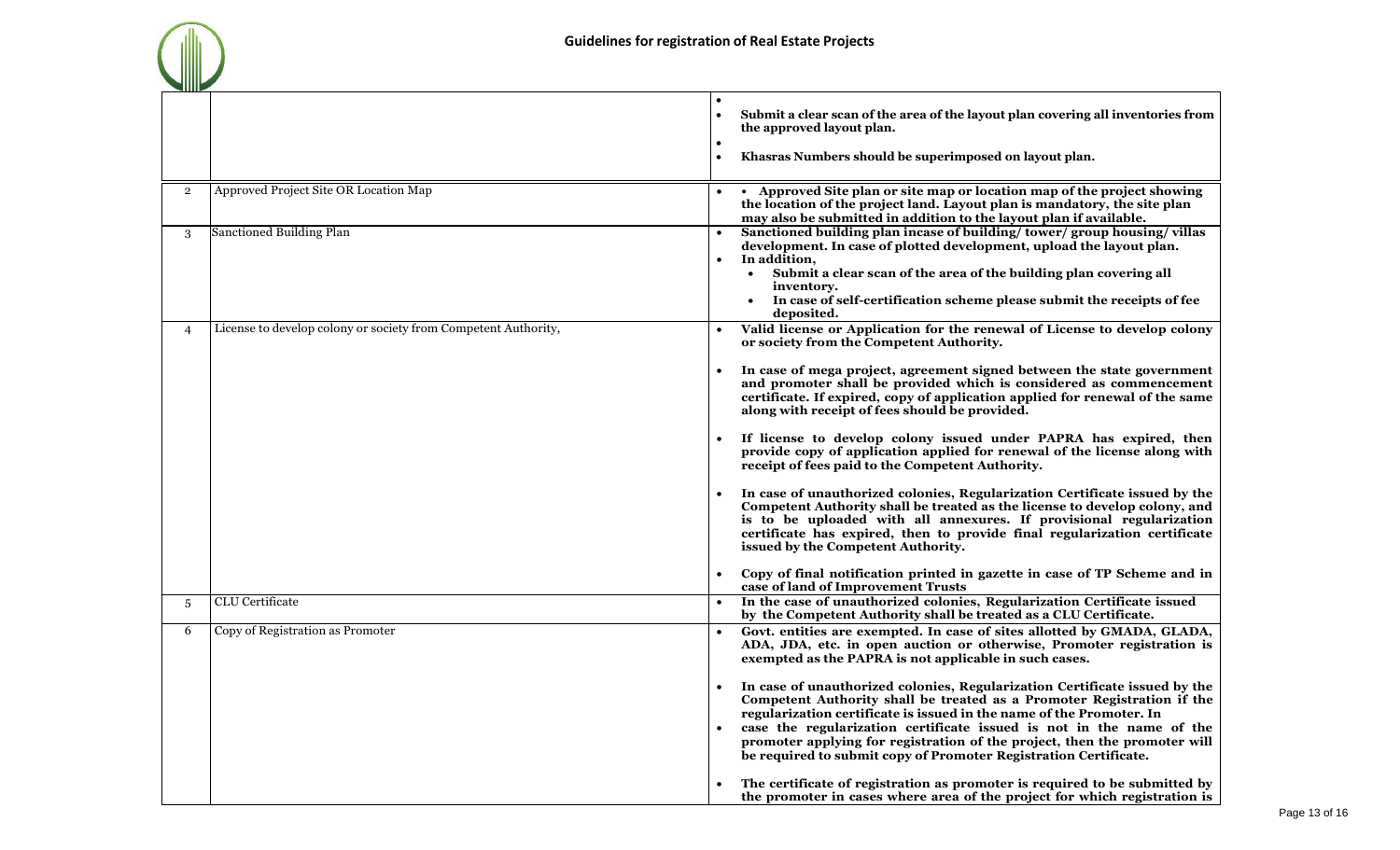|                |                                                                          | applied falls under mega project.                                                                                                                                                                                                                                                                                                                                                                                                                                                                                                                                                                                                                                      |
|----------------|--------------------------------------------------------------------------|------------------------------------------------------------------------------------------------------------------------------------------------------------------------------------------------------------------------------------------------------------------------------------------------------------------------------------------------------------------------------------------------------------------------------------------------------------------------------------------------------------------------------------------------------------------------------------------------------------------------------------------------------------------------|
|                |                                                                          |                                                                                                                                                                                                                                                                                                                                                                                                                                                                                                                                                                                                                                                                        |
|                | <b>Declarations and Proforma</b>                                         |                                                                                                                                                                                                                                                                                                                                                                                                                                                                                                                                                                                                                                                                        |
| $\overline{7}$ | Filled copy of Form B                                                    | The prescribed format may be downloaded from the Forms and Templates<br>section under the Downloads tab of the web portal.<br>The Name of the project and promoter must be mentioned in the FORM B.                                                                                                                                                                                                                                                                                                                                                                                                                                                                    |
|                |                                                                          | The Promoter should score out or delete the entries in para 1 and 2 which<br>are not applicable to his case.<br>A notarized Form-B has to be submitted with the exact date of completion                                                                                                                                                                                                                                                                                                                                                                                                                                                                               |
| 8              | Declaration for Agreement For Sale, Conveyance Deed and Allotment Letter | mentioned in dd/MM/yyyy format.<br>Declaration stating that the clauses mentioned in Conveyance Deed and<br>Allotment Letter are in conformity with the Agreement of Sale as per RERA<br>Act/Rules.                                                                                                                                                                                                                                                                                                                                                                                                                                                                    |
| 9              | Pro forma Agreement of Sale to be signed with allottees,                 | Format for agreement for sale as prescribed in the Punjab Real Estate<br>(Regulation and Development) Rules, 2017 shall be applicable to all the<br>projects approved after 01.05.2017.                                                                                                                                                                                                                                                                                                                                                                                                                                                                                |
|                |                                                                          | Format for agreement for sale as prescribed in the Punjab RERA<br>(amended) Rules, 2020 as per Form Q is applicable to all<br>applications<br>received in this Authority on or after 08.10.2020.                                                                                                                                                                                                                                                                                                                                                                                                                                                                       |
| 10             | Pro forma of Conveyance Deed to be signed with allottees,                | Pro Forma of Conveyance or Sale Deed to be signed with the allottees at the<br>time of registry.<br>No formats have been prescribed for the conveyance deed in the Act, Rules or<br>regulations. The promoter has to submit his own formats for conveyance deed<br>as per the type of the project i.e. in case of Plotted, it should be plotted<br>development and in case of built up, it should be for built up development.<br>Besides providing the formats for conveyance deed, the promoter has to<br>provide an undertaking that the format they have submitted, will be used for<br>the purpose in conformity with the RERA Act and Rules.                     |
| 11             | Pro forma of Allotment Letter to be provided to allottees                | Proforma of Allotment Letter to be provided to the allottee at the time of<br>allotment of a particular unit of the project.<br>No formats have been prescribed for the Allotment letter or the conveyance<br>deed in the Act, Rules or regulations. The promoter has to submit his own<br>formats for allotment letter and conveyance deed as per the type of the project<br>i.e. in case of Plotted, it should be plotted development and in case of built up,<br>it should be for built up development<br>Besides providing the formats for Allotment letter and conveyance deed, the<br>promoter has to provide an undertaking that the format they have submitted |
|                |                                                                          | and will use for these purposes will be in conformity with the RERA Act and<br>Rules.                                                                                                                                                                                                                                                                                                                                                                                                                                                                                                                                                                                  |
|                | <b>Land related</b>                                                      |                                                                                                                                                                                                                                                                                                                                                                                                                                                                                                                                                                                                                                                                        |
| 12             | Land Title Search Report                                                 | Land title search report from an advocate having experience of at least ten<br>years                                                                                                                                                                                                                                                                                                                                                                                                                                                                                                                                                                                   |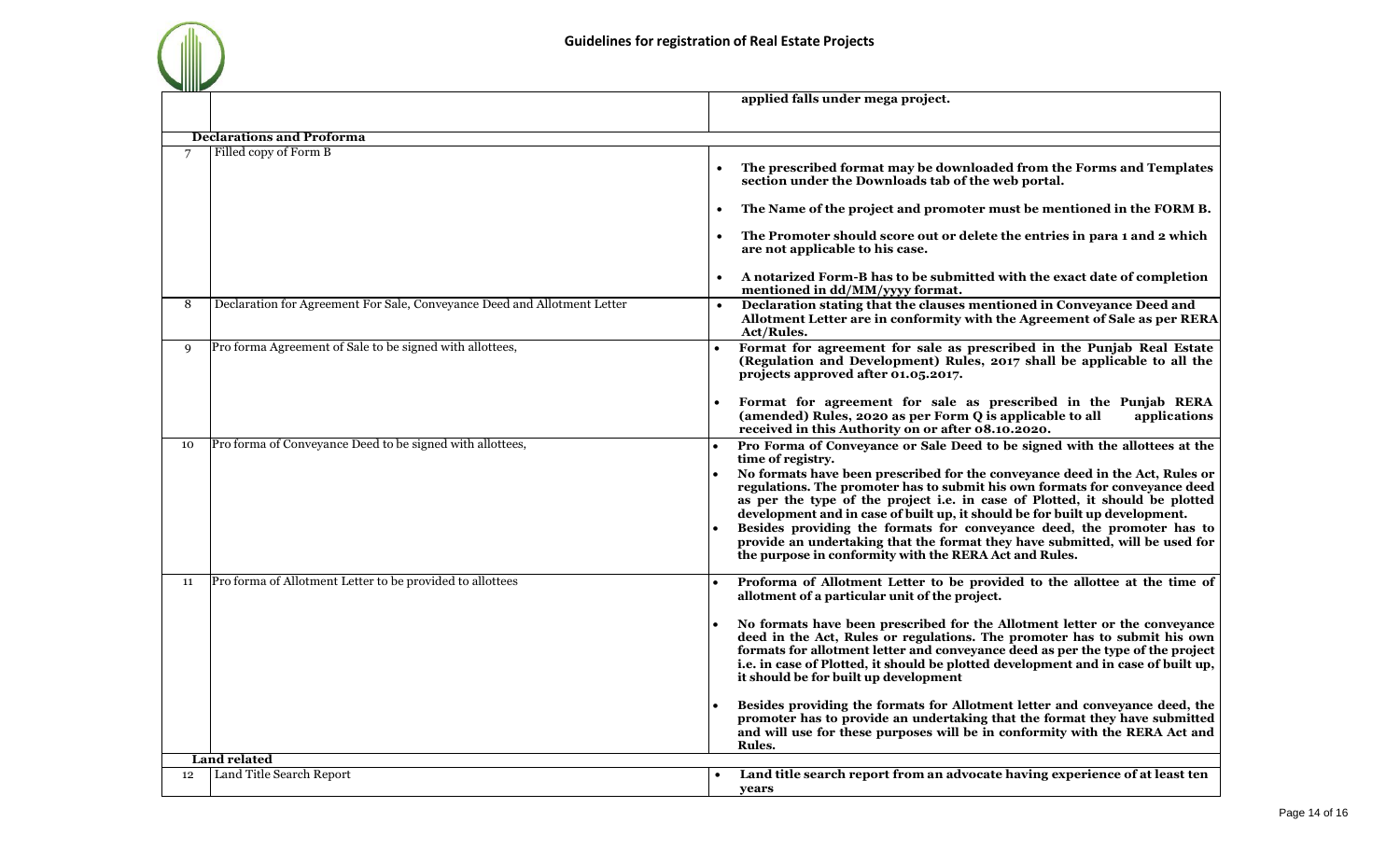| - 1111111111 |                                                                                                                                                                                                      |  |                                                                                                                                                                                                                                                                                                                                                                                                            |  |  |
|--------------|------------------------------------------------------------------------------------------------------------------------------------------------------------------------------------------------------|--|------------------------------------------------------------------------------------------------------------------------------------------------------------------------------------------------------------------------------------------------------------------------------------------------------------------------------------------------------------------------------------------------------------|--|--|
| 13           | Latest Jamabandi Document                                                                                                                                                                            |  | Latest jamabandi of the project land, should relate to period when the<br>application for registration is submitted to Authority.                                                                                                                                                                                                                                                                          |  |  |
| 14           | Legal Title Deed(s) - In case Land is owned by Promoter                                                                                                                                              |  | Authenticated copy of the legal title deed through which land is<br>acquired, reflecting the title of the promoter to the land on which<br>development of project is proposed.<br>Upload any Document from Sale Deed / Gift Deed / Exchange Deed /<br>Inheritance / Court Decree / Other.                                                                                                                  |  |  |
|              |                                                                                                                                                                                                      |  | The land details submitted should match the official records being<br>submitted and title deed for the land not owned                                                                                                                                                                                                                                                                                      |  |  |
|              |                                                                                                                                                                                                      |  | Where the land is inherited copy of the relevant jamabandi is required.                                                                                                                                                                                                                                                                                                                                    |  |  |
| 15           | Non Encumbrance Certificate<br>Or Details of Encumbrances over land                                                                                                                                  |  | Any Encumbrance even if not recorded in the revenue record should be<br>declared.                                                                                                                                                                                                                                                                                                                          |  |  |
|              |                                                                                                                                                                                                      |  | The Non Encumbrance certificate should relate to the period when the<br>application for registration of the project is filed before the Authority                                                                                                                                                                                                                                                          |  |  |
| 16           | Project Land Khasra Report or Plan                                                                                                                                                                   |  | Khasra details of the project land consisting of a) Khasra Number b) Area<br>of land proposed to be developed under the khasra no. c) Name of the<br>village under the khasra no. d) ownership status-Not Owned By<br>Promoter/Owned By Promoter.<br>Upload a PDF of khasra plan containing khasra numbers in the project<br>under the project land khasra report.                                         |  |  |
|              | Additional Documents to be submitted in case the land is not owned by the promoter                                                                                                                   |  |                                                                                                                                                                                                                                                                                                                                                                                                            |  |  |
|              | a) Consent details of land owner                                                                                                                                                                     |  | Upload - Consent Details of Land Owner in case land is not owned by<br>promoter. Should be accompanied in the form of the collaboration<br>agreement, joint agreement or any other agreement between the promoters<br>and other land owners whereby the right to sell is granted to the promoter<br>explicitly by all the land owners. Consent/NOC to become promoter, of the<br>land owners is essential. |  |  |
|              | b) Copy of collaboration agreement, joint agreement or any other agreement entered into<br>between promoter and owner(s) has to be submitted for all the projects where the land is<br>under consent |  | Copy of collaboration agreement, development agreement, joint development<br>agreement or any other agreement entered between promoter and actual land<br>owner(s) in case land is not owned by promoter.<br>Registration shall be granted strictly as per the sanctioned layout plan and for<br>the area owned by the promoter, if the consent or JDA is not granted                                      |  |  |
|              | c) Copies of title and other documents reflecting title of the owner(s) of land                                                                                                                      |  | Legal title deed of the original owner(s) of the part of the project land not<br>owned by promoter.                                                                                                                                                                                                                                                                                                        |  |  |
|              | <b>Professional Certificate</b>                                                                                                                                                                      |  |                                                                                                                                                                                                                                                                                                                                                                                                            |  |  |
| 17           | CA Certificate (Form 3)                                                                                                                                                                              |  | It is mandatory to mention UDIN of the CA on document certified by<br><b>Chartered Accountant.</b>                                                                                                                                                                                                                                                                                                         |  |  |
|              |                                                                                                                                                                                                      |  | In case of on-going projects following certificates along with CA certificate<br>are also required to be submitted<br>$\checkmark$ Architect Certificate Form 1 see regulation 3<br>$\checkmark$ Engineer Certificate Form 2 see regulation 3                                                                                                                                                              |  |  |
|              |                                                                                                                                                                                                      |  | The prescribed format may be downloaded from the Forms & Templates<br>section under the Downloads tab of the web portal.                                                                                                                                                                                                                                                                                   |  |  |

**Other documents to be submitted as part of quarterly update**